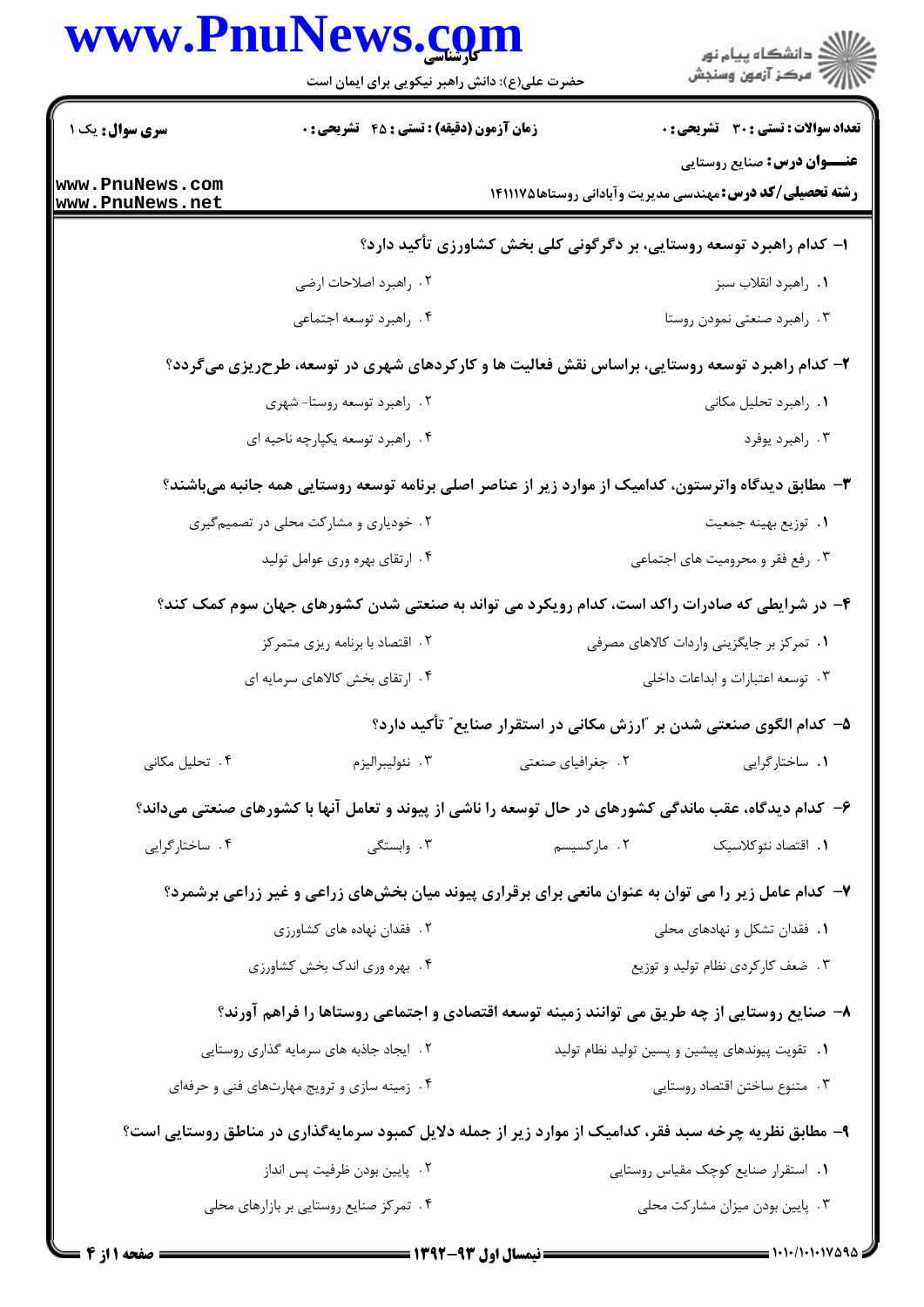|                                    | www.PnuNews.com<br>حضرت علی(ع): دانش راهبر نیکویی برای ایمان است |                                                                                                       | ڪ دانشڪاه پيا <sub>م</sub> نور<br><i>(7</i> مرڪز آزمون وسنڊش |  |
|------------------------------------|------------------------------------------------------------------|-------------------------------------------------------------------------------------------------------|--------------------------------------------------------------|--|
| <b>سری سوال : ۱ یک</b>             | زمان آزمون (دقیقه) : تستی : 45 آتشریحی : 0                       |                                                                                                       | <b>تعداد سوالات : تستی : 30 ٪ تشریحی : 0</b>                 |  |
| www.PnuNews.com<br>www.PnuNews.net |                                                                  | <b>رشته تحصیلی/کد درس:</b> مهندسی مدیریت وآبادانی روستاها۱۴۱۱۱۷۵                                      | <b>عنـــوان درس:</b> صنایع روستایی                           |  |
|                                    |                                                                  | ∙۱- طبقه بندی صنایع به دو نوع کاربر و سرمایه بر، بر اساس کدام معیار زیر صورت میگیرد؟                  |                                                              |  |
| ۰۴ کیفیت تولید                     | ۰۳ کمیت تولید                                                    | ٠٢ ماهيت فرايند توليد                                                                                 | ٠١. مقياس توليد                                              |  |
|                                    |                                                                  | 11– کدامیک از موارد زیر مصداقی از طبقه بندی صنایع دستی بر اساس روش و تکنیک ساخت میباشد؟               |                                                              |  |
|                                    | ۰۲ صنایع نساجی، روکاری و طراحی چوب                               |                                                                                                       | ۱. صنایع هنری، مصرفی و هنری- مصرفی                           |  |
|                                    | ۰۴ صنایع خانگی، کارگاهی و کارخانهای                              |                                                                                                       | ۰۳ صنایع شهری، روستایی و عشایری                              |  |
|                                    |                                                                  | ۱۲- تولیداتی نظیر تیرچه بلوک، کاشی و سرامیک، و سیمان در زمره کدام گروه از صنایع روستایی قرار میگیرند؟ |                                                              |  |
| ۰۴ صنايع سلولزي                    | ۰۳ صنایع ترکیبی                                                  | ۰۲ صنايع فلزي                                                                                         | ٠١. صنايع غيرفلزي                                            |  |
|                                    |                                                                  | ۱۳- کدام نهاد اجرایی وظیفه صدور مجوز ایجاد کارگاه های صنایع روستایی را بر عهده دارد؟                  |                                                              |  |
|                                    | ۰۲ سازمان جهاد کشاورزی                                           |                                                                                                       | ۰۱ شرکت شهرکهای صنعتی                                        |  |
|                                    | ۰۴ سازمان فني و حرفه اي                                          |                                                                                                       | ۰۳ سازمان صنايع و معادن                                      |  |
|                                    |                                                                  | ۱۴– کدام کشور در حال توسعه، بالاترین میزان اشتغال زنان در بخش صنایع روستایی را دارا میباشد؟           |                                                              |  |
| ۰۴ اندونزی                         | ۰۳ ایران                                                         | ۲. فیلیپین                                                                                            | ۱. هند                                                       |  |
|                                    |                                                                  | ۱۵– کدام پارچه دست باف از طرح چهارخانه تشکیل شده و تماماً از پشم است؟                                 |                                                              |  |
| ۰۴ کرباس                           | ۰۳ موج                                                           | ٢. چنته                                                                                               | ٠١. جاجيم                                                    |  |
|                                    |                                                                  |                                                                                                       | ۱۶- چاروق چیست؟                                              |  |
|                                    |                                                                  |                                                                                                       | 1. جامه گرمی که از پوست گوسفند تهیه شده است                  |  |
|                                    |                                                                  | ۲. پوست گوسفندی که با زاج سفید و نمک عملآوری شده است                                                  |                                                              |  |
|                                    |                                                                  |                                                                                                       | ۰۳ پشمی که با صابون و زرده تخم مرغ پوستهای شده است           |  |
|                                    |                                                                  |                                                                                                       | ۴. پای پوشی که از چرم تهیه شده است                           |  |
|                                    |                                                                  | ۱۷– کدام خاک برای تهیه سفال مورد استفاده قرار می گیرد؟                                                |                                                              |  |
| ۰۴ خاک رس                          | ۰۳ خاک استون ور                                                  | ٠٢. خاک سفيد                                                                                          | ٠١. كائولين                                                  |  |
|                                    |                                                                  | ۱۸- در کدام هنر – صنعت چوبی، برای اتصال نقش و نگارها از کام و زبانه استفاده میشود؟                    |                                                              |  |
| ۰۴ معرق منبت                       | ۰۳ منبت کاری                                                     | ۰۲ اروسی سازی                                                                                         | ۰۱ خراطی                                                     |  |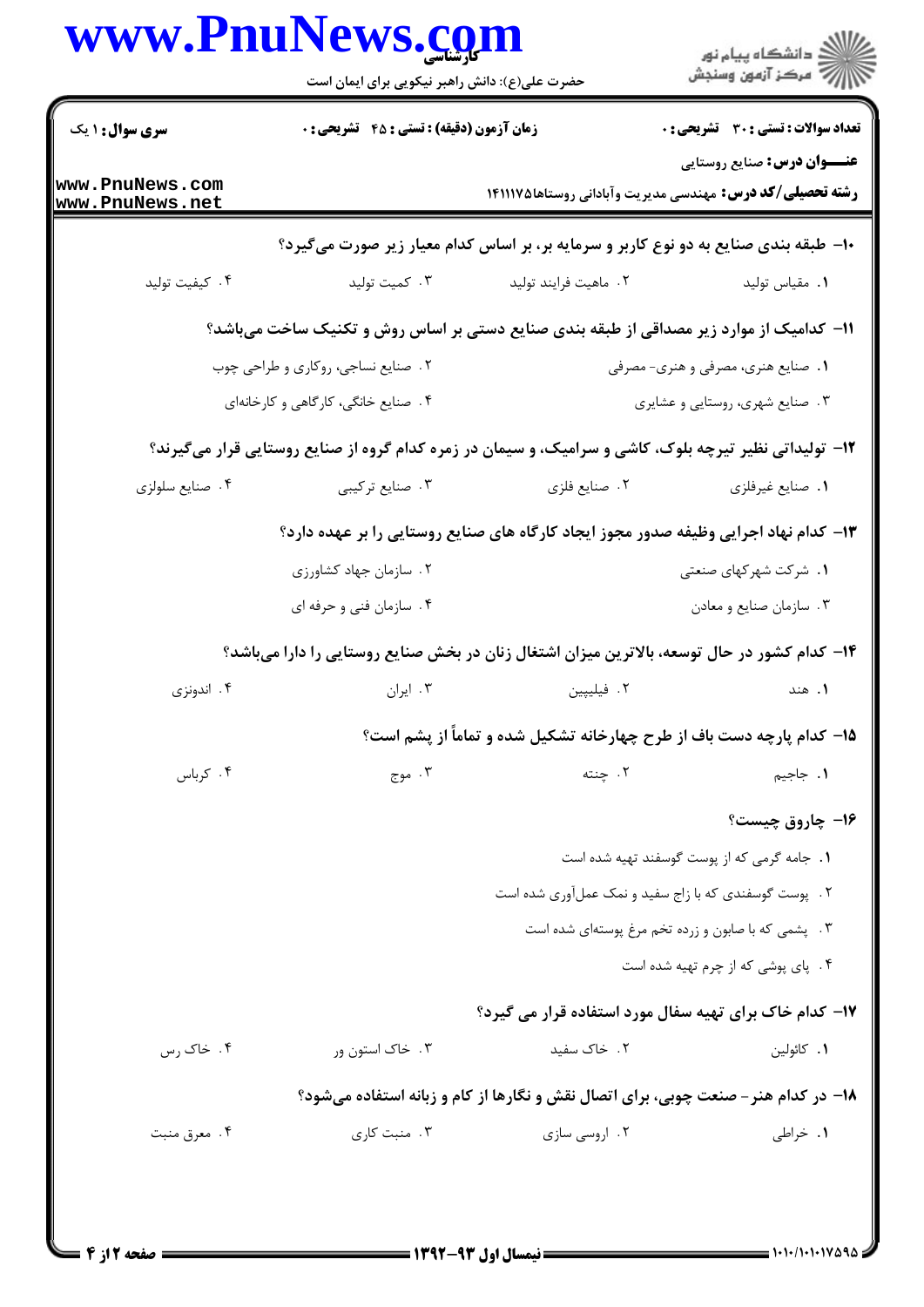|                                    | www.PnuNews.com<br>حضرت علی(ع): دانش راهبر نیکویی برای ایمان است |                 | الاد دانشگاه پيام نور<br>الا مرکز آزمون وسنجش                                                             |
|------------------------------------|------------------------------------------------------------------|-----------------|-----------------------------------------------------------------------------------------------------------|
| <b>سری سوال : ۱ یک</b>             | <b>زمان آزمون (دقیقه) : تستی : 45 گتشریحی : 0</b>                |                 | <b>تعداد سوالات : تستی : 30 ٪ تشریحی : 0</b>                                                              |
| www.PnuNews.com<br>www.PnuNews.net |                                                                  |                 | <b>عنـــوان درس:</b> صنایع روستایی<br><b>رشته تحصیلی/کد درس:</b> مهندسی مدیریت وآبادانی روستاها۱۴۱۱۱۷۵    |
|                                    |                                                                  |                 | <b>۱۹</b> - رنگ مینایی چگونه فرآوری می گردد؟                                                              |
|                                    | ۲. ترکیب مواد آلی با مواد شیشه ای                                |                 | ۰۱ ترکیب خاکهای اولیه با مواد شیشه ای                                                                     |
|                                    | ۴. ترکیب اکسیدهای فلزی با مواد شیشه ای                           |                 | ۰۳ ترکیب خاکهای ثانویه با مواد شیمیایی                                                                    |
|                                    |                                                                  |                 | <b>۲۰</b> - رشد باکتری ها و کپک ها در محل نگهداری و ذخیره محصولات کشاورزی موجب بروز چه نوع ضایعاتی میشود؟ |
| ۰۴ شیمیایی                         | ۰۳ بيولوژيکي                                                     | ۰۲ فیزیولوژیکی  | ۰۱ فیزیکی                                                                                                 |
|                                    |                                                                  |                 | <b>۲۱</b> - کدامیک در زمره راهکارهای توسعه صنایع تبدیلی و تکمیلی کشاورزی محسوب میشود؟                     |
|                                    | ۲ . تجهیز بخش های فرودست (تولید کننده) به فناوریهای نوین         |                 | ۰۱ بهره گیری از فناوری پیچیده و نوین                                                                      |
|                                    | ۰۴ منطبق ساختن صنایع با استانداردهای جهانی                       |                 | ۰۳ احداث مراکز آموزش فنی و حرفه ای                                                                        |
|                                    |                                                                  |                 | ۲۲- تقسیم بسته بندی ها به دو نوع وکیوم و روکش پلی اتیلن، بر چه مبنایی است؟                                |
| ۰۴ مصرف                            | ۰۳ محتوا                                                         | ۰۲ فناوری تولید | ٠١. نوع مواد اوليه                                                                                        |
|                                    |                                                                  |                 | ۲۳- وجه تمایز انواع مختلف ماکارونی نظیر اسپاگتی، ورمیشل و نودل چیست؟                                      |
|                                    | ۲. نوع مواد اولیه مورد استفاده                                   |                 | ٠١. نوع فناوري ساخت                                                                                       |
|                                    | ۴. شکل ظاهری و کیفیت                                             |                 | ۰۳ شکل و ظاهر فیزیکی                                                                                      |
|                                    |                                                                  |                 | ۲۴- اولین دانه روغنی استفاده شده در صنعت روغن کشی ایران کدام است؟                                         |
| ۰۴ کلزا                            | ۰۳ آفتابگردان                                                    | ۰۲ سویا         | ٠١. پنبه دانه                                                                                             |
|                                    |                                                                  |                 | ۲۵– کدامیک از موارد زیر موجب کاهش مرغوبیت محصول زعفران ایران در بازارهای جهانی شده است؟                   |
|                                    | ۰۲ برداشت سنتی و غیرعلمی زعفران                                  |                 | ٠١. شيوع آفات و بيماريها و كاهش مرغوبيت محصول زعفران                                                      |
|                                    | ۴. افزایش رقابت جهانی برای تصاحب بازارهای عمده مصرف              |                 | ٠٣ فسادپذيري بالاي محصول زعفران ايران                                                                     |
|                                    |                                                                  |                 | ۲۶- کدامیک از عوامل زیر پس از برداشت محصولات خشکباری موجب کاهش کیفیت آنها میشود؟                          |
|                                    | ۲. وضعیت آب و خاک                                                |                 | ٠١. وضعيت جغرافيايي                                                                                       |
|                                    | ۰۴ نوع عملیات فرآوری مقدماتی                                     |                 | ۰۳ میزان کود مصرفی                                                                                        |
|                                    |                                                                  |                 | <b>۲۷-</b> چگونه می توان از افت کیفیت و وزن قارچ ها جلوگیری نمود؟                                         |
|                                    | ۲ . استفاده از شوک سرمایی                                        |                 | ٠١. استفاده از پسماندهای محصولات كشاورزى                                                                  |
|                                    | ۰۴ بسته بندي قارچ در خلاء                                        |                 | ۰۳ بسته بندی قارچ در کوتاه ترین زمان ممکن                                                                 |
|                                    |                                                                  |                 |                                                                                                           |